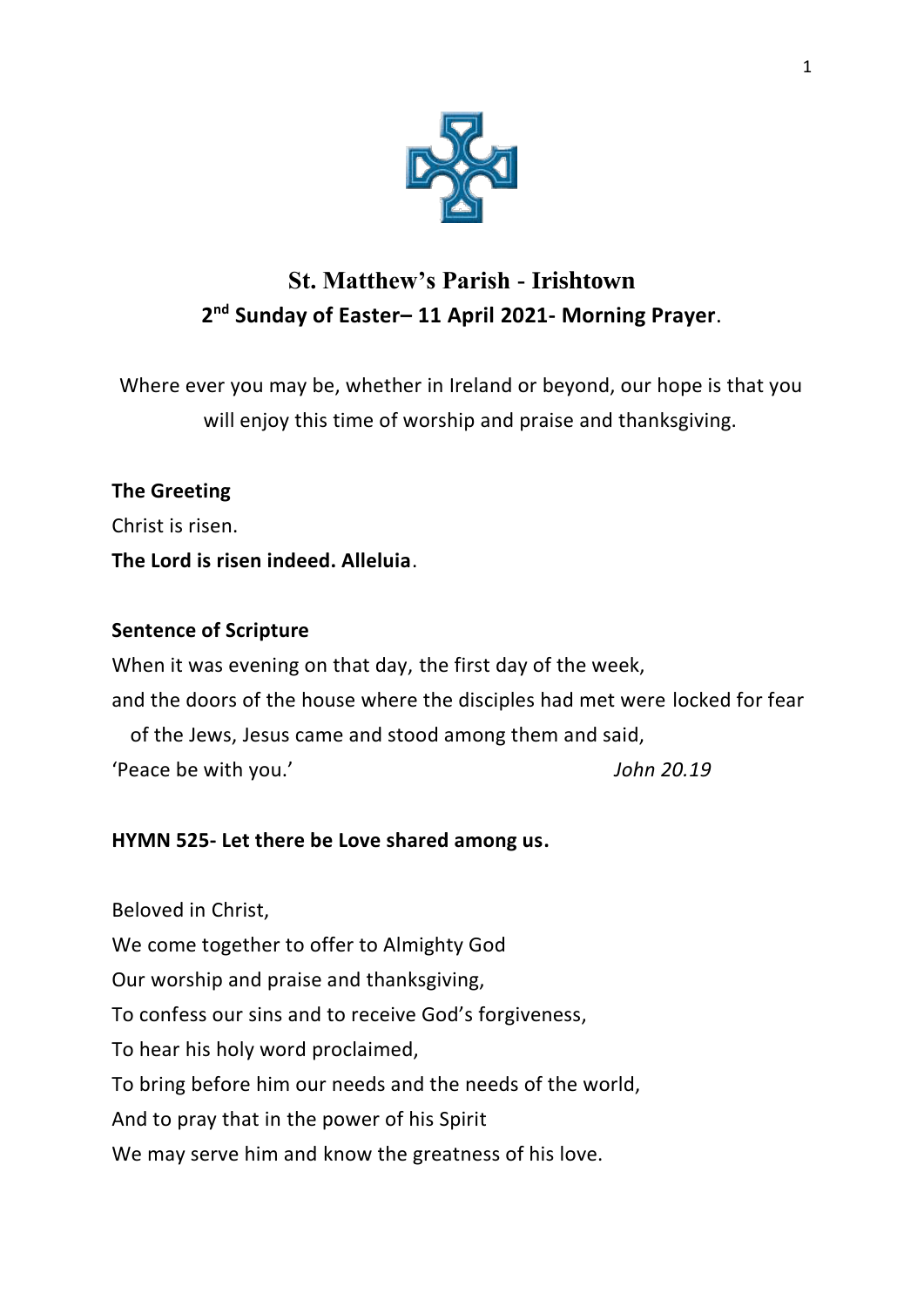## **Invitation to Confession**

Let us confess our sins to God our Father.

**O God our loving Father in heaven, we confess that we have sinned against you, We have broken your commandments, we have often been selfish and we have not loved you as we should. For these and all our sins, forgive us we pray, Through our Lord and Saviour Jesus Christ. Amen**

### **The Absolution**

May the Father of all mercies Cleanse you from your sins And restore you in his image To the praise and glory of his name, Through Jesus Christ our Lord. Amen

#### **Easter Anthems**

- 1 Christ our passover has been sacrificed for us: so let us celebrate the feast,
- 2 not with the old leaven of corruption and wickedness: but with the unleavened bread of sincerity and truth. *1 Corinthians 5.7b, 8*
- 3 Christ once raised from the dead dies no more: death has no more dominion over him.
- 4 In dying he died to sin once for all: in living he lives to God.
- 5 See yourselves therefore as dead to sin: and alive to God in Jesus Christ our Lord. *Romans 6.9–11*
- 6 Christ has been raised from the dead: the first fruits of those who sleep.
- 7 For as by man came death: by man has come also the resurrection of the dead;
- 8 for as in Adam all die: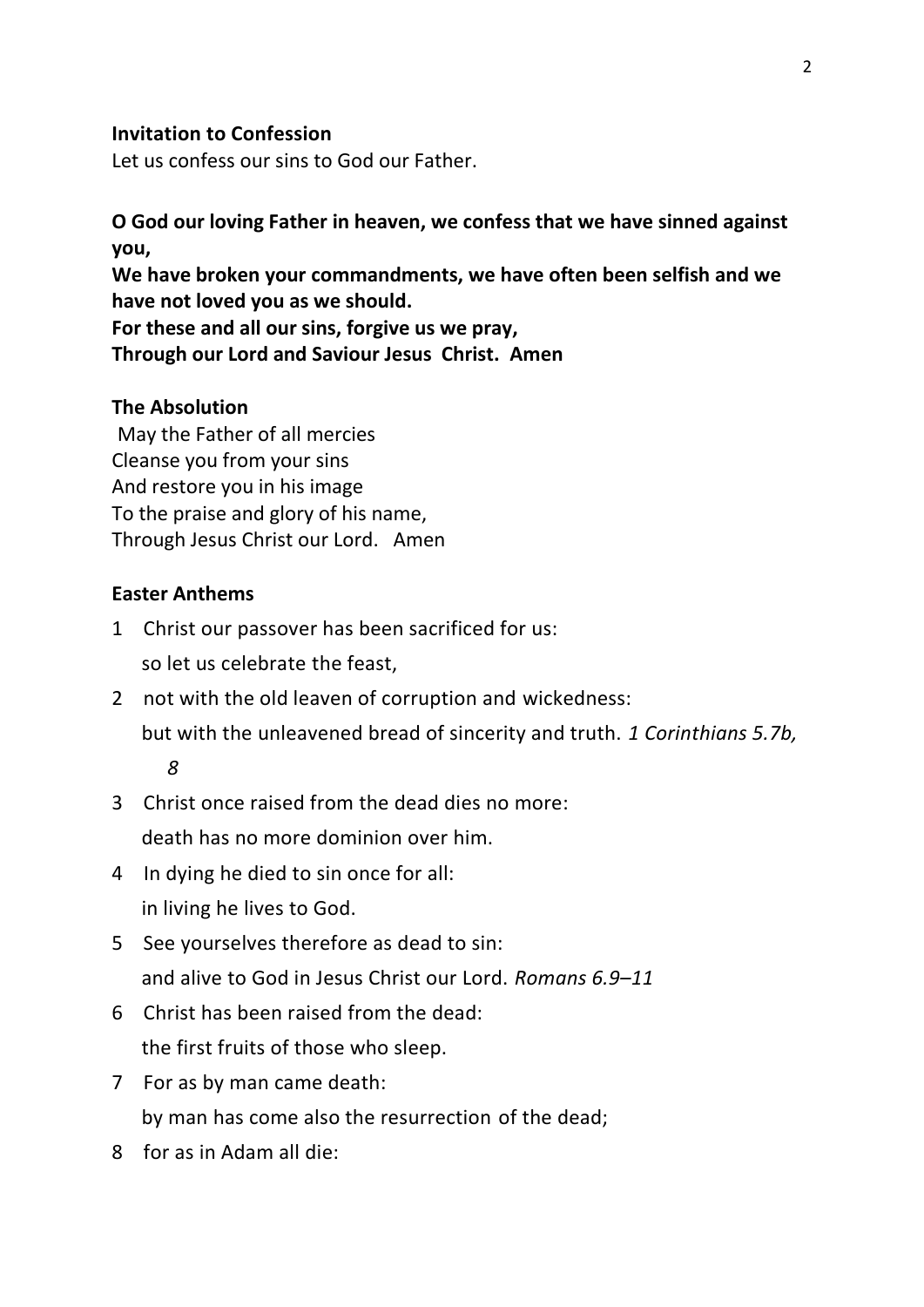even so in Christ shall all be made alive. *1 Corinthians 15.20–22* Glory to the Father and to the Son and to the Holy Spirit; as it was in the beginning is now and shall be for ever. Amen. **The Reading: John 20: 19-31**

### **Sermon**

Affirmation of Faith

Do you believe and trust in God the Father who made the world? **I believe and trust in him.**

Do you believe and trust in his Son Jesus Christ who redeemed mankind? **I believe and trust in him**.

Do you believe and trust in the Holy Spirit who gives life to the people of God. **I believe and trust in him**.

This is the faith of the Church. **This is our Faith We believe and trust in one God, Father , Son and Holy Spirit**.

# **Intercessions**

The Lord's Prayer

### **The Collect**

Almighty Father, you have given your only Son to die for our sins and to rise again for our justification: Grant us so to put away the leaven of malice and wickedness that we may always serve you in pureness of living and truth; through the merits of your Son Jesus Christ our Lord.

### **HYMN 288- Thine be the Glory, Risen Conquering Son.**